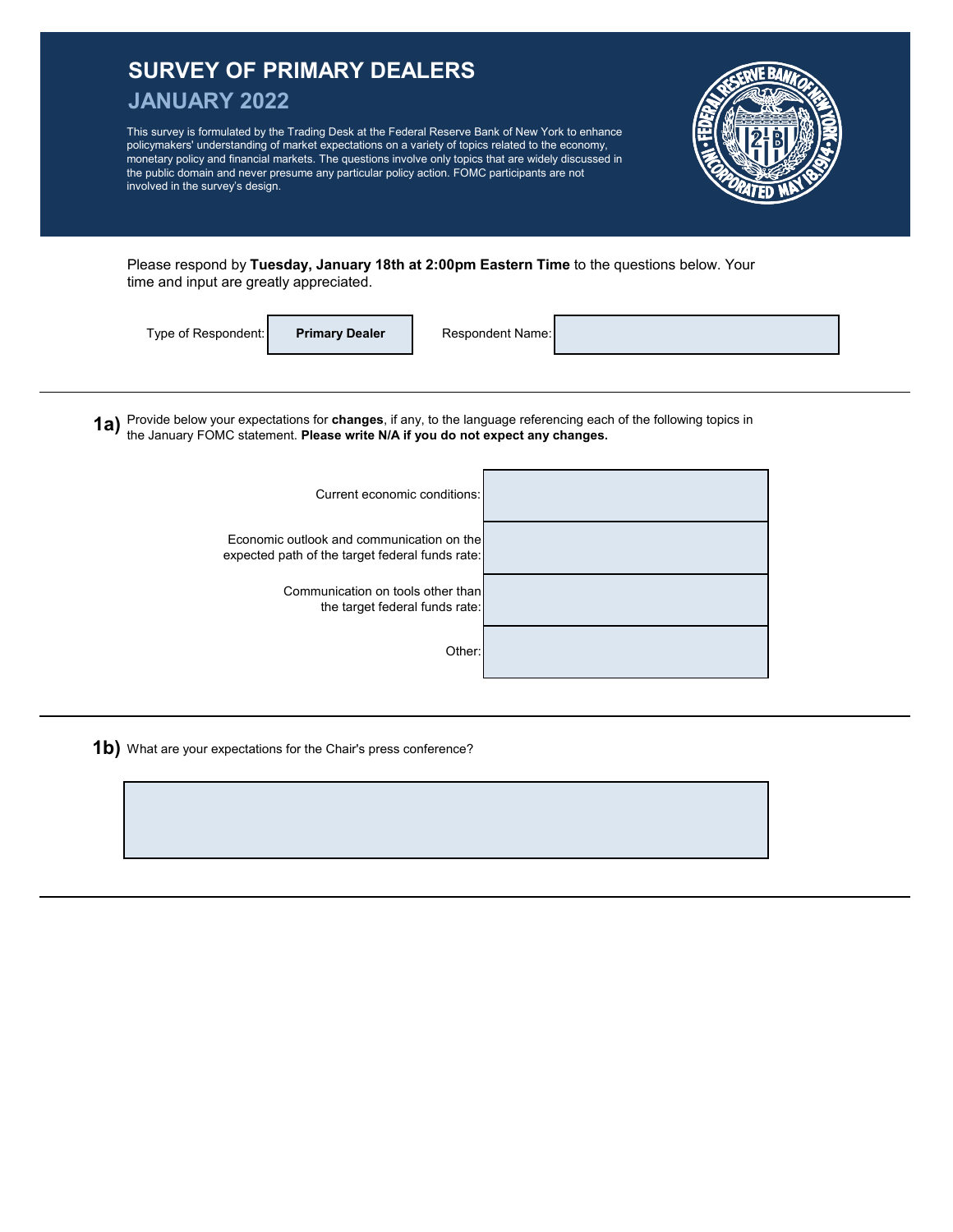2) How would you grade the Federal Reserve System's communication with the markets and with the public since **2**<br>The last policy survey? Plasse provide a rating between 1 and 5, with 1 indicating ineffectiveness and 5 indi the last policy survey? Please provide a rating between 1 and 5, with 1 indicating ineffectiveness and 5 indicating effectiveness.

|                 | Rating: |
|-----------------|---------|
| Please explain: |         |
|                 |         |
|                 |         |
|                 |         |

**3a)** Provide your estimate of the most likely outcome (i.e., the mode) for the target federal funds rate or range, as<br>**3a)** applicable, immediately following the EOMC meetings and at the end of each of the following quart applicable, immediately following the FOMC meetings and at the end of each of the following quarters and years below. For the time periods at which you expect a target range, please indicate the midpoint of that range in providing your response.

|                                            |           |           |         | 2022 FOMC meetings |           |           |         |           |
|--------------------------------------------|-----------|-----------|---------|--------------------|-----------|-----------|---------|-----------|
|                                            | Jan 25-26 | Mar 15-16 | May 3-4 | Jun 14-15          | Jul 26-27 | Sep 20-21 | Nov 1-2 | Dec 13-14 |
| Target rate / midpoint of<br>target range: |           |           |         |                    |           |           |         |           |
|                                            |           | Quarters  |         |                    |           |           |         |           |
|                                            | 2023 Q1   | 2023 Q2   | 2023 Q3 | 2023 Q4            |           |           |         |           |
| Target rate / midpoint of<br>target range: |           |           |         |                    |           |           |         |           |
|                                            | 2024 Q1   | Quarters  |         | 2024 Q4            |           |           |         |           |
|                                            |           | 2024 Q2   | 2024 Q3 |                    |           |           |         |           |
| Target rate / midpoint of<br>target range: |           |           |         |                    |           |           |         |           |
|                                            |           | Years     |         |                    |           |           |         |           |
|                                            | 2025      | 2026      | 2027    | 2028               |           |           |         |           |
| Target rate / midpoint of<br>target range: |           |           |         |                    |           |           |         |           |
|                                            |           |           |         |                    |           |           |         |           |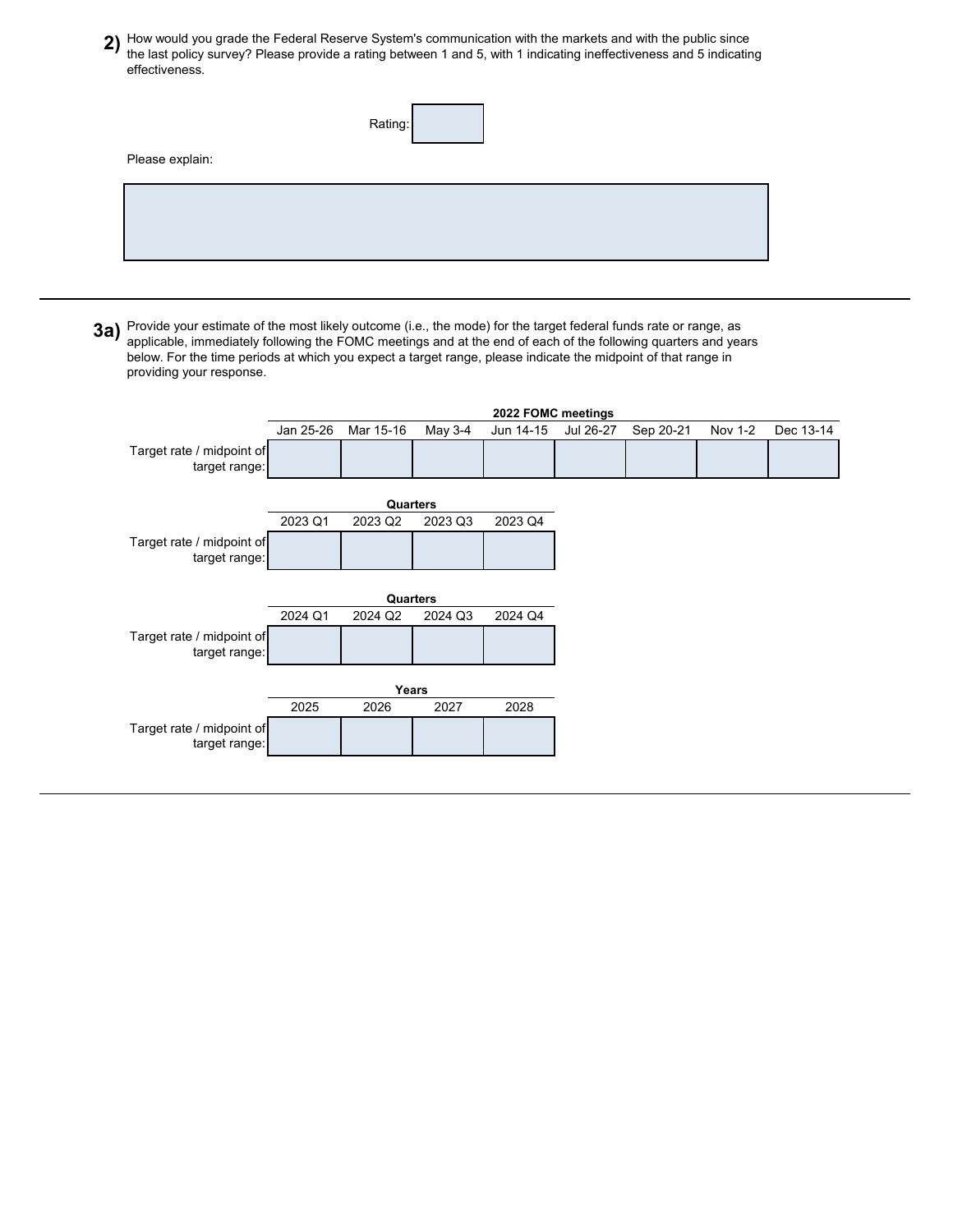**3b)** Provide your estimate for the most likely value for the following indicators at the time of the next increase in the <br>**3b)** target range for the foderal funds rate target range for the federal funds rate.



**3c)** In addition, provide your estimate of the longer run target federal funds rate and your expectation for the average<br> **3c)** foderal funds rate over the next 10 years federal funds rate over the next 10 years.



Expectation for average federa funds rate over next 10 years:

**3d)** Please indicate the percent chance\* that you attach to the target federal funds rate or range falling in each of the<br>**3d)** following ranges at the end of 2022, 2023, and 2024. If you expect a target range, please use following ranges at the end of 2022, 2023, and 2024. If you expect a target range, please use the midpoint of that range in providing your response.

|                     | $< 0.00\%$    | $0.00 -$<br>0.25% | $0.26 -$<br>0.50%                                        | $0.51 -$<br>0.75% | $0.76 -$<br>1.00% | $1.01 -$<br>1.25% | $1.26 -$<br>1.50% | $1.51 -$<br>1.75% | $1.76 -$<br>2.00% | $\geq 2.01\%$ | Sum      |
|---------------------|---------------|-------------------|----------------------------------------------------------|-------------------|-------------------|-------------------|-------------------|-------------------|-------------------|---------------|----------|
| Year-end<br>2022:   |               |                   |                                                          |                   |                   |                   |                   |                   |                   |               | 0.00%    |
| Year-end<br>2023:   |               |                   |                                                          |                   |                   |                   |                   |                   |                   |               | $0.00\%$ |
|                     | $\leq 0.75\%$ | $0.76 -$<br>1.00% | $1.01 -$<br>1.25%                                        | $1.26 -$<br>1.50% | $1.51 -$<br>1.75% | $1.76 -$<br>2.00% | $2.01 -$<br>2.25% | $2.26 -$<br>2.50% | $2.51 -$<br>2.75% | $\geq 2.76\%$ | Sum      |
| Year-end<br>2024**: |               |                   |                                                          |                   |                   |                   |                   |                   |                   |               | $0.00\%$ |
|                     |               |                   | *Responses across each row should add up to 100 percent. |                   |                   |                   |                   |                   |                   |               |          |

*\*\*Bins were chosen with consideration to average responses to question 2d in the December SPD & SMP.*

**3e)** What is your estimate of the target federal funds rate or range at the effective lower bound?

Level of the target federal funds rate or range at the effective lower bound (in percent):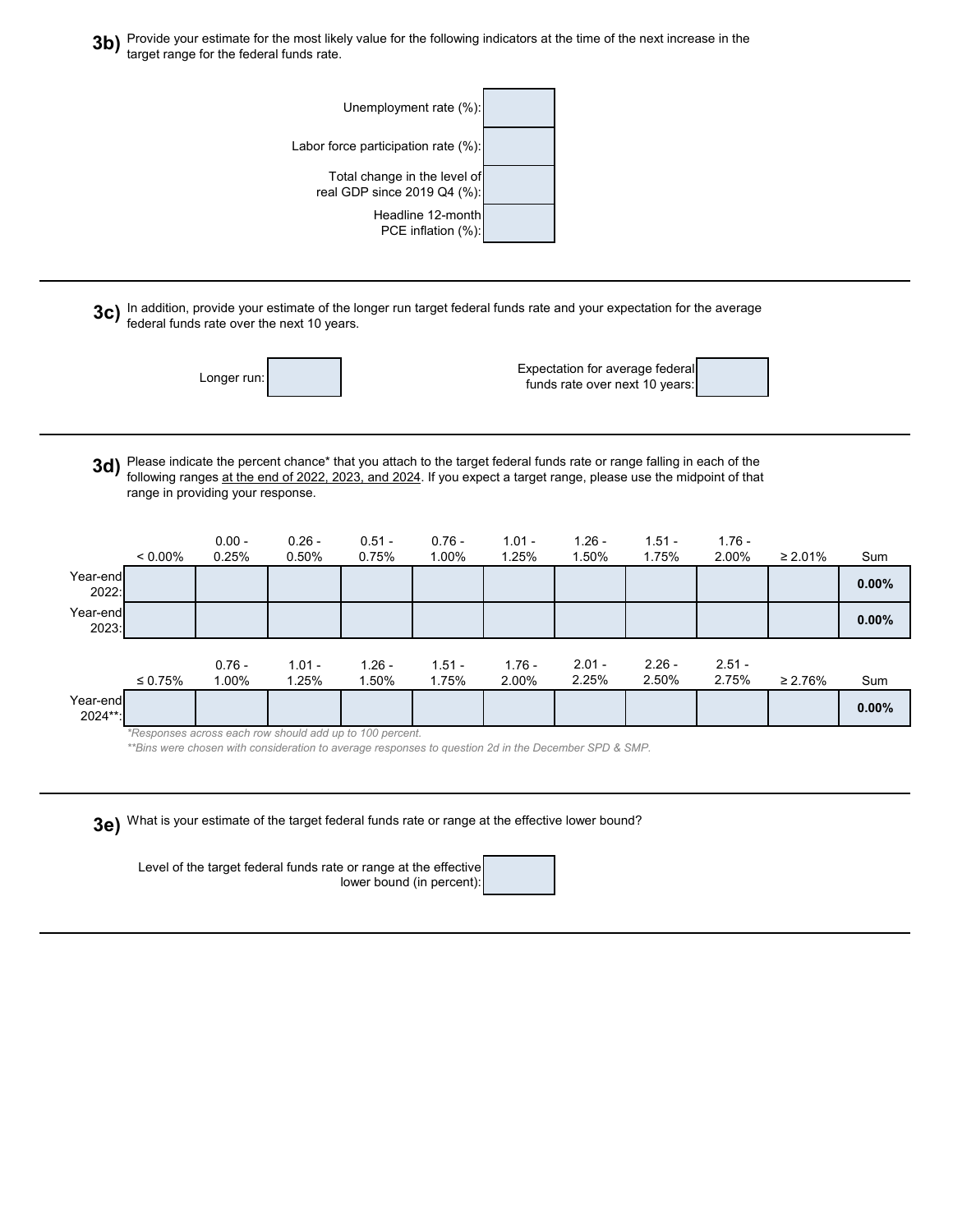**3f)** For parts a-e, please explain the factors behind any change to your expectations, where applicable, since the last policy survey.

**3g)** Please indicate the percent chance\* that you attach to the first increase in the target federal funds rate or range<br> **3g)** escurring at each of the following FOMC meetings or periods occurring at each of the following FOMC meetings or periods.

|           | 2022 FOMC meetings                       |         |           |           |           |         |           |       |          |  |
|-----------|------------------------------------------|---------|-----------|-----------|-----------|---------|-----------|-------|----------|--|
| Jan 25-26 | Mar 15-16                                | Mav 3-4 | Jun 14-15 | Jul 26-27 | Sep 20-21 | Nov 1-2 | Dec 13-14 | later | Sum      |  |
|           |                                          |         |           |           |           |         |           |       | $0.00\%$ |  |
|           | *Responses should add up to 100 percent. |         |           |           |           |         |           |       |          |  |

**3h)** Please indicate the percent chance\* that you attach to the longer run target federal funds rate — the level the<br>**3h)** terget federal funds rate would be expected to converge to under eperceriste menetary policy and i target federal funds rate would be expected to converge to under appropriate monetary policy and in the absence of further shocks to the economy — falling in each of the following ranges.

| ≤ 1.50% | $1.51 -$<br>$.75\%$ | 1.76 -<br>2.00%                          | $2.01 -$<br>2.25% | $2.26 -$<br>2.50% | $2.51 -$<br>2.75% | $2.76 -$<br>3.00% | $3.01 -$<br>3.25% | $3.26 -$<br>3.50% | $\geq 3.51\%$ | Sum      |
|---------|---------------------|------------------------------------------|-------------------|-------------------|-------------------|-------------------|-------------------|-------------------|---------------|----------|
|         |                     |                                          |                   |                   |                   |                   |                   |                   |               | $0.00\%$ |
|         |                     | *Responses should add up to 100 percent. |                   |                   |                   |                   |                   |                   |               |          |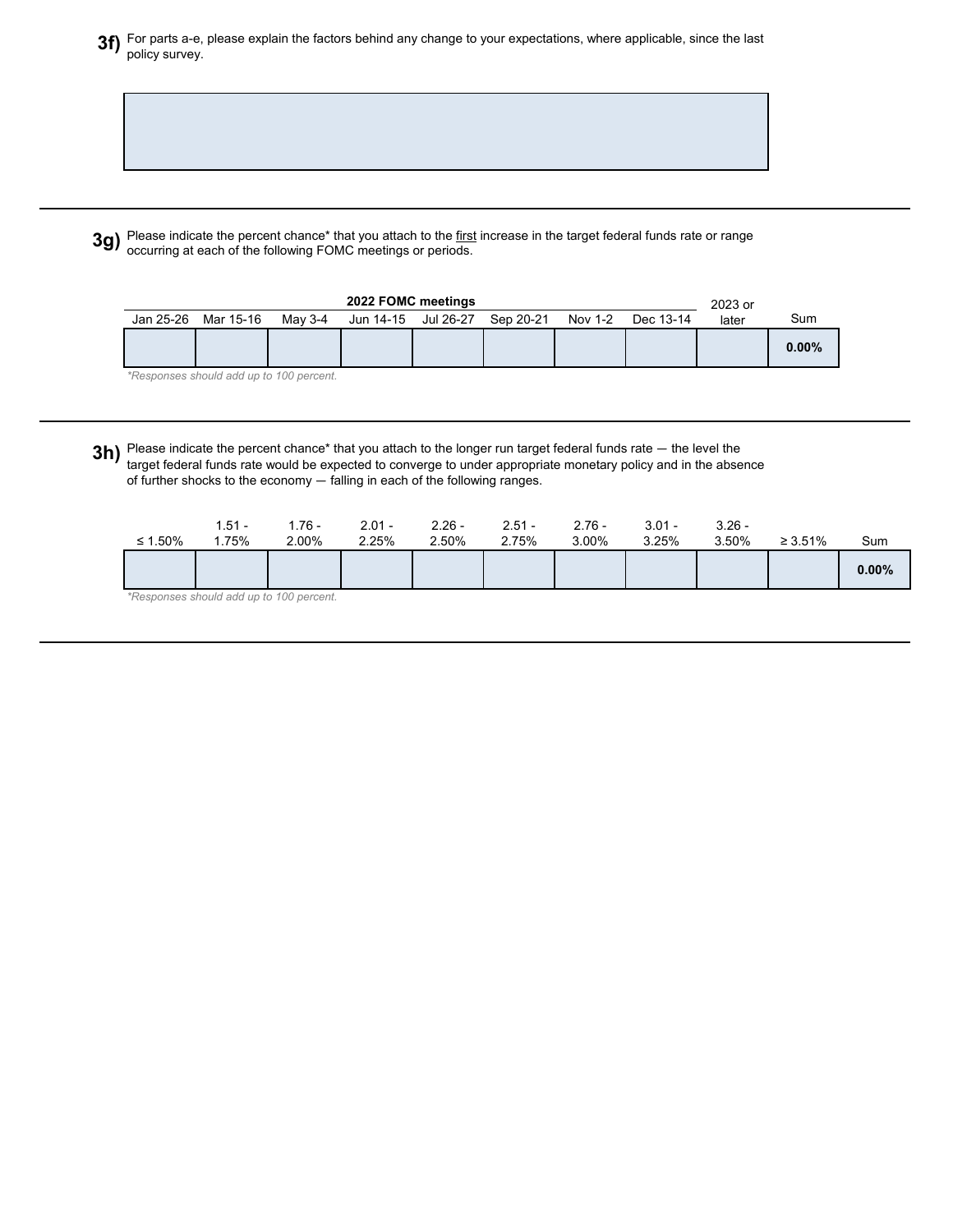**4a)** Please provide your modal expectation for the <u>net change in SOMA holdings</u> of U.S. Treasury securities and<br> **28** agancy mortgage backed securities (MBS) for each monthly purchase period beginning mid month listed be agency mortgage-backed securities (MBS) for each monthly purchase period beginning mid-month listed below and the total net change over each of the quarters below.

If you expect SOMA holdings to increase on net in a given period, for example through net asset purchases, please enter a positive number. If you expect SOMA holdings to be unchanged on net in a given period, for example through reinvestments that result in no net change in holdings, please enter 0. If you expect SOMA holdings to decline on net in a given period, for example through maturities or paydowns that exceed any reinvestments or through sales, please enter a negative number.

Net change amounts referenced below are in \$ billions.

| Net change in SOMA                                                                                                                                                                                                                                                                                                                                                                                                                                       |                                               |                  | Net change over each monthly purchase period beginning mid-month |                   |                                              |                  |         |         |  |  |  |
|----------------------------------------------------------------------------------------------------------------------------------------------------------------------------------------------------------------------------------------------------------------------------------------------------------------------------------------------------------------------------------------------------------------------------------------------------------|-----------------------------------------------|------------------|------------------------------------------------------------------|-------------------|----------------------------------------------|------------------|---------|---------|--|--|--|
| holdings:                                                                                                                                                                                                                                                                                                                                                                                                                                                | mid-                                          | mid-             |                                                                  |                   |                                              |                  |         |         |  |  |  |
|                                                                                                                                                                                                                                                                                                                                                                                                                                                          | January<br>2022*                              | February<br>2022 | mid-March<br>2022                                                | mid-April<br>2022 | mid-May<br>2022                              | mid-June<br>2022 |         |         |  |  |  |
| U.S. Treasuries<br>(\$ billions):                                                                                                                                                                                                                                                                                                                                                                                                                        | 40                                            |                  |                                                                  |                   |                                              |                  |         |         |  |  |  |
| <b>Agency MBS</b><br>(\$ billions):                                                                                                                                                                                                                                                                                                                                                                                                                      | 20                                            |                  |                                                                  |                   |                                              |                  |         |         |  |  |  |
|                                                                                                                                                                                                                                                                                                                                                                                                                                                          | *Amounts specified in December FOMC Statement |                  |                                                                  |                   |                                              |                  |         |         |  |  |  |
| Total net change over each quarter                                                                                                                                                                                                                                                                                                                                                                                                                       |                                               |                  |                                                                  |                   |                                              |                  |         |         |  |  |  |
| Net change in SOMA<br>holdings:                                                                                                                                                                                                                                                                                                                                                                                                                          | mid-July<br>2022 to end<br>2022 Q3            | 2022 Q4          | 2023 Q1                                                          | 2023 Q2           | 2023 Q3                                      | 2023 Q4          |         |         |  |  |  |
| U.S. Treasuries<br>(\$ billions):                                                                                                                                                                                                                                                                                                                                                                                                                        |                                               |                  |                                                                  |                   |                                              |                  |         |         |  |  |  |
| Agency MBS<br>(\$ billions):                                                                                                                                                                                                                                                                                                                                                                                                                             |                                               |                  |                                                                  |                   |                                              |                  |         |         |  |  |  |
| Net change in SOMA                                                                                                                                                                                                                                                                                                                                                                                                                                       |                                               |                  | Total net change over each quarter                               |                   |                                              |                  |         |         |  |  |  |
| holdings:                                                                                                                                                                                                                                                                                                                                                                                                                                                | 2024 Q1                                       | 2024 Q2          | 2024 Q3                                                          | 2024 Q4           | 2025 Q1                                      | 2025 Q2          | 2025 Q3 | 2025 Q4 |  |  |  |
| U.S. Treasuries<br>(\$ billions):                                                                                                                                                                                                                                                                                                                                                                                                                        |                                               |                  |                                                                  |                   |                                              |                  |         |         |  |  |  |
| Agency MBS<br>(\$ billions):                                                                                                                                                                                                                                                                                                                                                                                                                             |                                               |                  |                                                                  |                   |                                              |                  |         |         |  |  |  |
| If your responses above do not reflect a period in which SOMA holdings decline (e.g. Treasury and Agency MBS<br>values in a given period sum to a negative number and are not blank), please provide your modal expectation for<br>the earliest quarter in which SOMA holdings decline.<br>Earliest quarter in which<br>SOMA holdings decline**:<br>**Dropdown selections: Q1 2022, Q2 2022, Q3 2022,<br>Q4 2022, Q1 2023, Q2 2023, Q3 2023, Q4 2023, Q1 |                                               |                  |                                                                  |                   |                                              |                  |         |         |  |  |  |
|                                                                                                                                                                                                                                                                                                                                                                                                                                                          |                                               |                  |                                                                  |                   | 2024 02 2024 03 2024 04 2024 01 2025 02 2025 |                  |         |         |  |  |  |

*2024, Q2 2024, Q3 2024, Q4 2024, Q1 2025, Q2 2025, Q3 2025, Q4 2025, Q1 2026, Q2 2026, Q3 2026, Q4 2026, Q1 2027, Q2 2027, Q3 2027, Q4 2027, Q1 2028 or later.*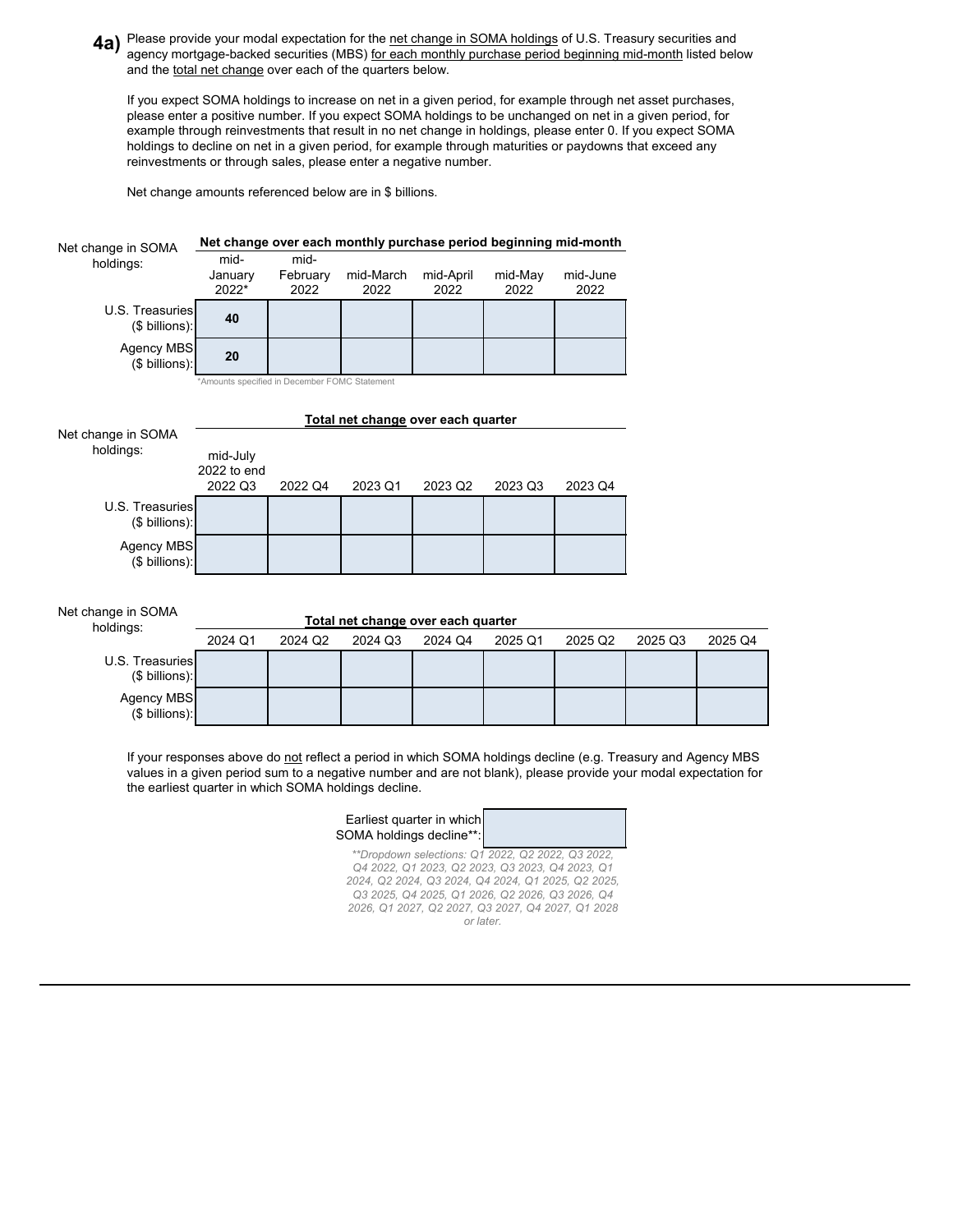**4b)** If you expect the SOMA portfolio to decline, please indicate the percent chance\* that you attach to the level of the controller the SOMA portfolio first declines. If you target federal funds rate or range falling in the following ranges when the SOMA portfolio first declines. If you expect a target range, please use the midpoint of that range in providing your response.

| $\leq 0.25\%$ | 0.26 -<br>0.50% | $0.51 -$<br>0.75%                        | $0.76 -$<br>$.00\%$ | $1.01 -$<br>1.25% | $1.26 -$<br>.50% | . 51 -<br>1.75% | $1.76 -$<br>2.00% | $2.01 -$<br>2.25% | $\geq 2.26\%$ | Sum      |
|---------------|-----------------|------------------------------------------|---------------------|-------------------|------------------|-----------------|-------------------|-------------------|---------------|----------|
|               |                 |                                          |                     |                   |                  |                 |                   |                   |               | $0.00\%$ |
|               |                 | *Responses should add up to 100 percent. |                     |                   |                  |                 |                   |                   |               |          |

**4C)** If you expect the SOMA portfolio to decline, please indicate the period in which you expect the SOMA portfolio<br>Will coase to decline as well as the size of the SOMA portfolio when it coases to decline. For reference, will cease to decline as well as the size of the SOMA portfolio when it ceases to decline. For reference, Securities Held Outright in the SOMA portfolio on January 5, 2022 was \$8,279 billion according to the most recent H.4.1 release.

| Period in which SOMA portfolio |  |
|--------------------------------|--|
| ceases to decline*:            |  |

*\*Dropdown selections: Q1 2022, Q2 2022, Q3 2022, Q4 2022, Q1 2023, Q2 2023, Q3 2023, Q4 2023, Q1 2024, Q2 2024, Q3 2024, Q4 2024, Q1 2025, Q2 2025, Q3 2025, Q4 2025, Q1 2026, Q2 2026, Q3 2026, Q4 2026, Q1 2027, Q2 2027, Q3 2027, Q4 2027, Q1 2028 or later.* Size of SOMA portfolio when it ceases to decline\*\*

> *\*\*Dropdown selections: \$0-500bn, \$501-1000bn,\$1001- 1500bn, \$1501-2000bn, \$2001-2500bn, \$2501-3000bn, \$3001-3500bn, \$3501-4000bn, \$4001-4500bn, \$4501- 5000bn, \$5001-5500bn, \$5501-6000bn, \$6001-6500bn, \$6501-7000bn, \$7001-7500bn, \$7501-8000bn, \$8001bn or larger*

## **5)** Please indicate the percent chance\* that you attach to the 10-year Treasury yield falling in each of the following <br>Following at the end of 2022 and 2023 ranges at the end of 2022 and 2023.

|                | $< 0.00\%$                                               | $0.00 -$<br>0.50% | $0.51 -$<br>1.00% | $1.01 -$<br>1.50% | $1.51 -$<br>2.00% | $2.01 -$<br>2.50% | $2.51 -$<br>3.00% | $\geq 3.01\%$ | Sum      |  |  |
|----------------|----------------------------------------------------------|-------------------|-------------------|-------------------|-------------------|-------------------|-------------------|---------------|----------|--|--|
| Year-end 2022: |                                                          |                   |                   |                   |                   |                   |                   |               | $0.00\%$ |  |  |
| Year-end 2023: |                                                          |                   |                   |                   |                   |                   |                   |               | $0.00\%$ |  |  |
|                | *Responses across each row should add up to 100 percent. |                   |                   |                   |                   |                   |                   |               |          |  |  |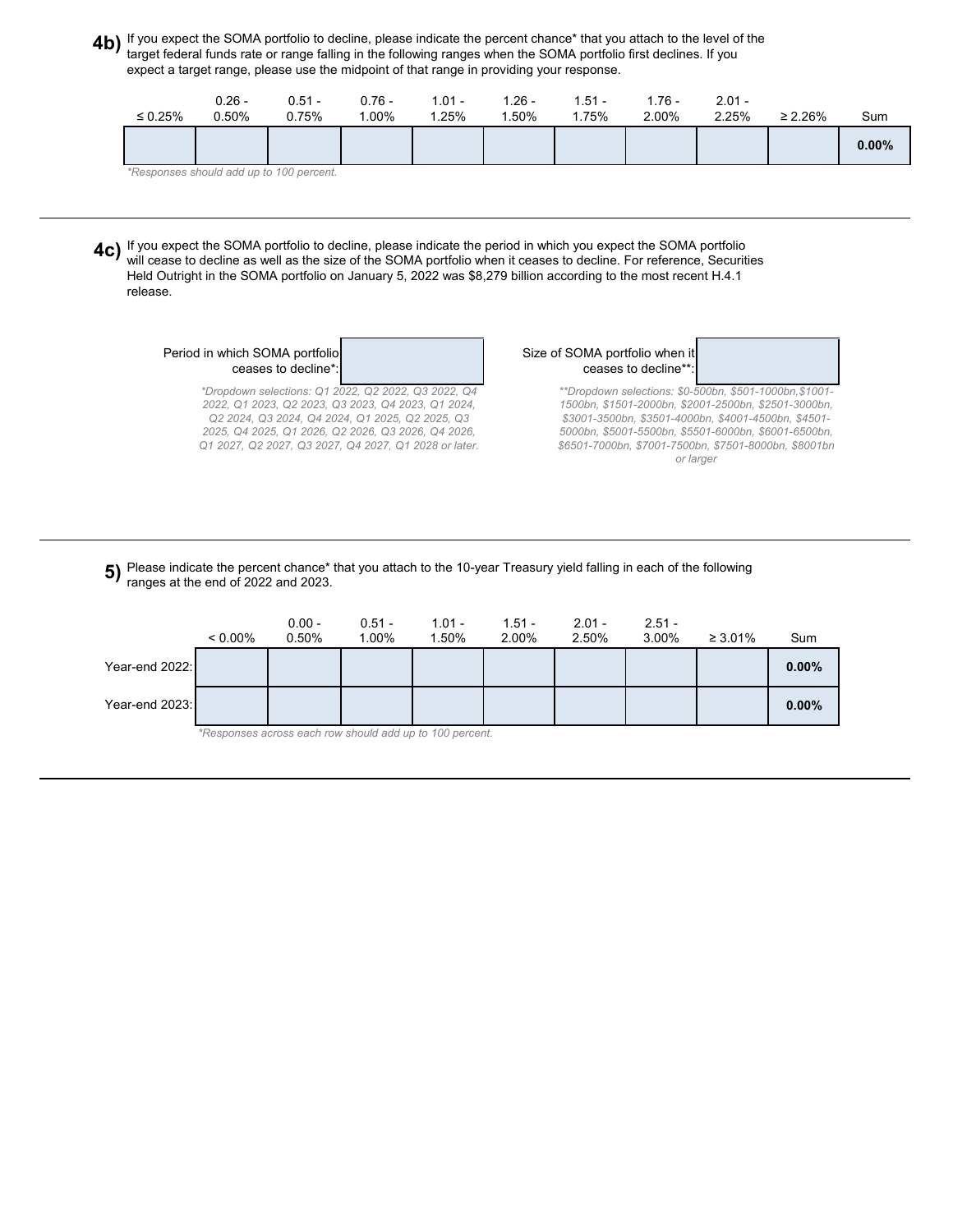**6)** The table below lists the average spreads of selected money market rates\* over the past week. Please provide **6**<br>We'll expectation for each of these rate spreads for the day after each of the FOMC meetings. **Please on** your expectation for each of these rate spreads for the day after each of the FOMC meetings. **Please ensure your signs are correct.**

|                                                       | Average                                                                                                                                                                                                                                                                                                           | 2022 FOMC meetings |           |         |           |  |  |  |
|-------------------------------------------------------|-------------------------------------------------------------------------------------------------------------------------------------------------------------------------------------------------------------------------------------------------------------------------------------------------------------------|--------------------|-----------|---------|-----------|--|--|--|
|                                                       | over<br>past week                                                                                                                                                                                                                                                                                                 | Jan 25-26          | Mar 15-16 | May 3-4 | Jun 14-15 |  |  |  |
| Top of target range**<br>minus IORB (in bps):         | $+10$                                                                                                                                                                                                                                                                                                             |                    |           |         |           |  |  |  |
| EFFR minus IORB (in bps):                             | $-7$                                                                                                                                                                                                                                                                                                              |                    |           |         |           |  |  |  |
| SOFR minus IORB (in bps):                             | $-10$                                                                                                                                                                                                                                                                                                             |                    |           |         |           |  |  |  |
| Bottom of target range**<br>minus ON RRP (in bps):    | $-5$                                                                                                                                                                                                                                                                                                              |                    |           |         |           |  |  |  |
|                                                       |                                                                                                                                                                                                                                                                                                                   |                    |           |         |           |  |  |  |
| 3m U.S. Treasury bill yield minus<br>3m OIS (in bps): | $-5$                                                                                                                                                                                                                                                                                                              |                    |           |         |           |  |  |  |
|                                                       | *Listed rates include the interest on reserve balances (IORB) rate, effective federal<br>funds rate (EFFR), Secured Overnight Financing Rate (SOFR), overnight reverse<br>repurchase agreement (ON RRP) rate, and 3-month overnight index swap rate (3m<br>$O(S)$ .<br>**Target range for the federal funds rate. |                    |           |         |           |  |  |  |

**7)** What percent chance do you attach to any additional U.S. federal fiscal policy measures being signed into law<br>
November post 12 months (January 1, 2022 through December 31, 2022)2 over the next 12 months (January 1, 2022 through December 31, 2022)?



If you assigned a non-zero probability above, please provide your estimate of the most likely total amount of additional U.S. federal fiscal policy spending and revenue measures to be signed into law over the next 12 months (January 1, 2022 through December 31, 2022), conditional on there being such additional measures.

| Additional spending estimate | Additional revenue estimate |  |
|------------------------------|-----------------------------|--|
| $$$ billions):               | $$$ billions):              |  |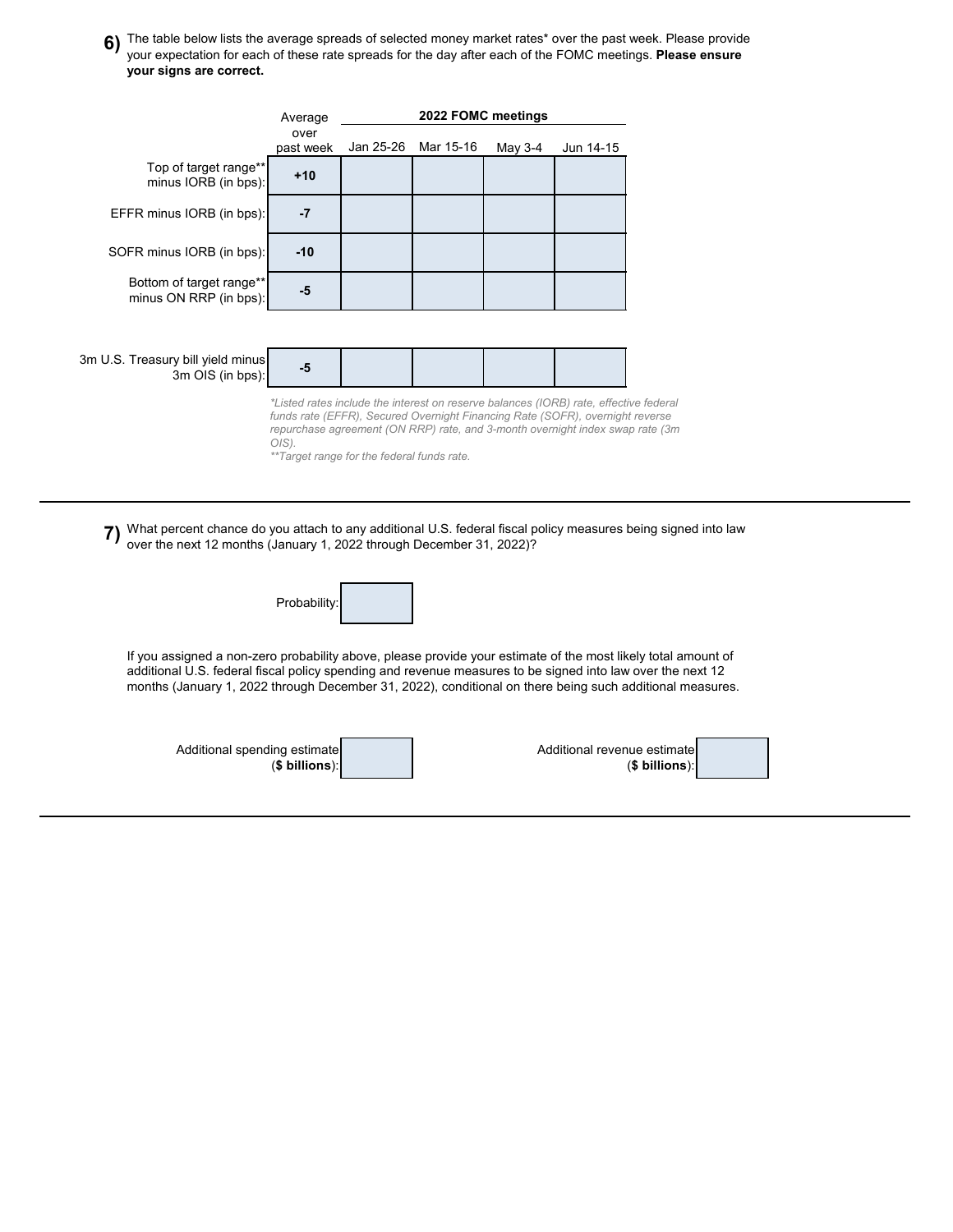**8a)** Please provide the percent chance\* you attach to the following outcomes for headline PCE inflation in 2022, <br>2023 and 2024 (O4/O4) 2023, and 2024 (Q4/Q4).



| ≤ 1.00% | $1.01 -$<br>.50%                         | $1.51 -$<br>2.00% | $2.01 -$<br>2.50% | $2.51 -$<br>3.00% | $\geq 3.01\%$ | Sum   |                                            |  |
|---------|------------------------------------------|-------------------|-------------------|-------------------|---------------|-------|--------------------------------------------|--|
|         |                                          |                   |                   |                   |               | 0.00% | Point estimate for most<br>likely outcome: |  |
|         | *Responses should add up to 100 percent. |                   |                   |                   |               |       |                                            |  |